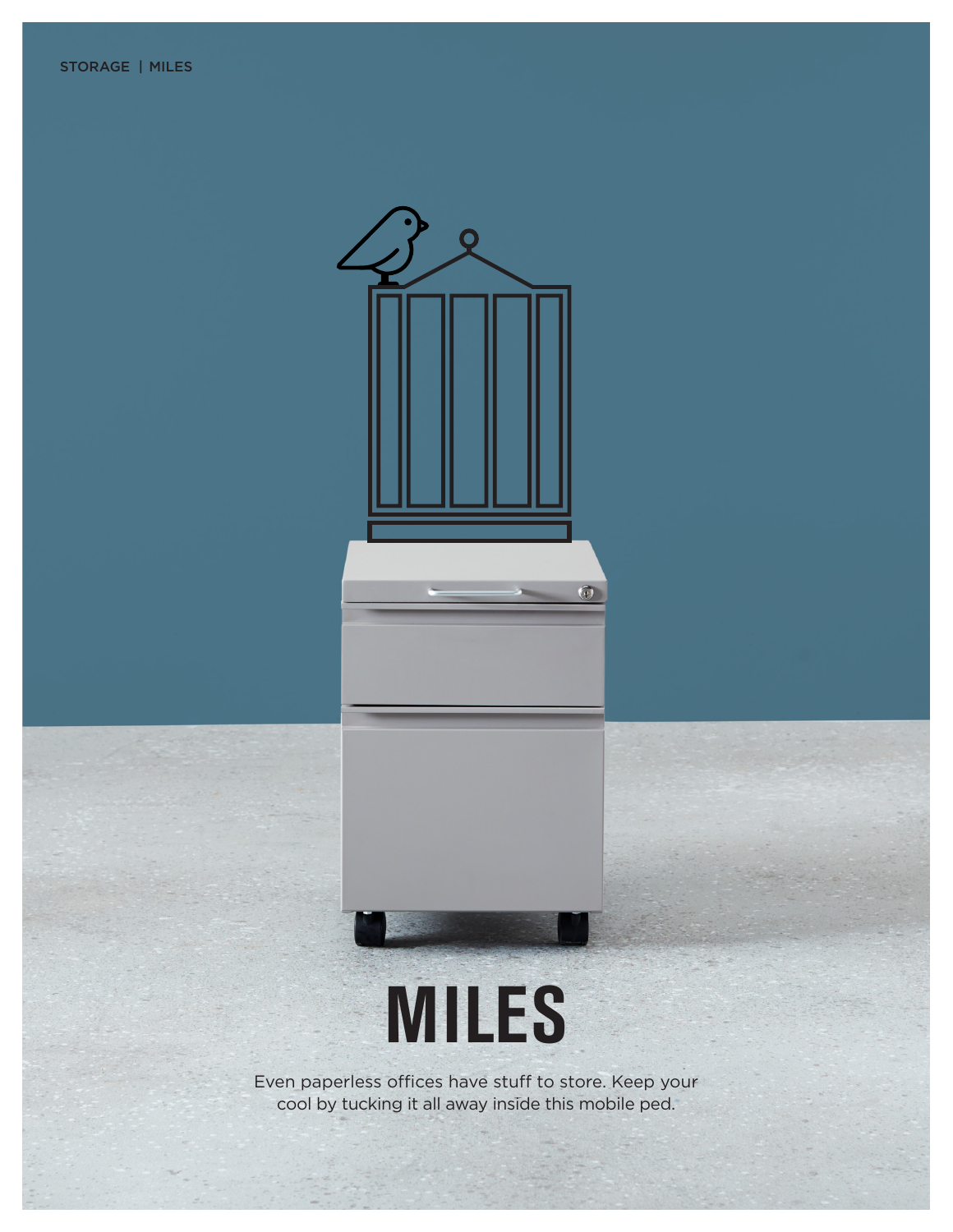

# **MILES**

### A steel case and choice of drawers offer a convenient way to store important papers under your desk.

- Available in 21.75" and 27.5" heights to fit under desks or tables.
- Offered in 15" or 18" widths to accommodate different storage needs.
- 18" depth works with a variety of work surfaces.
- Smaller peds include a 6" drawer and 12" file.
- Larger peds can be equipped with two 6" drawers and one 12" file or two 12" files.
- Locking casters let you reconfigure as needed and then park your ped firmly in place.

#### **DIMENSIONS MILES CAN FIT...**



#### **DRAWER CONFIGURATIONS 21.75" HEIGHT**

#### **DRAWER CONFIGURATIONS 27.5" HEIGHT**